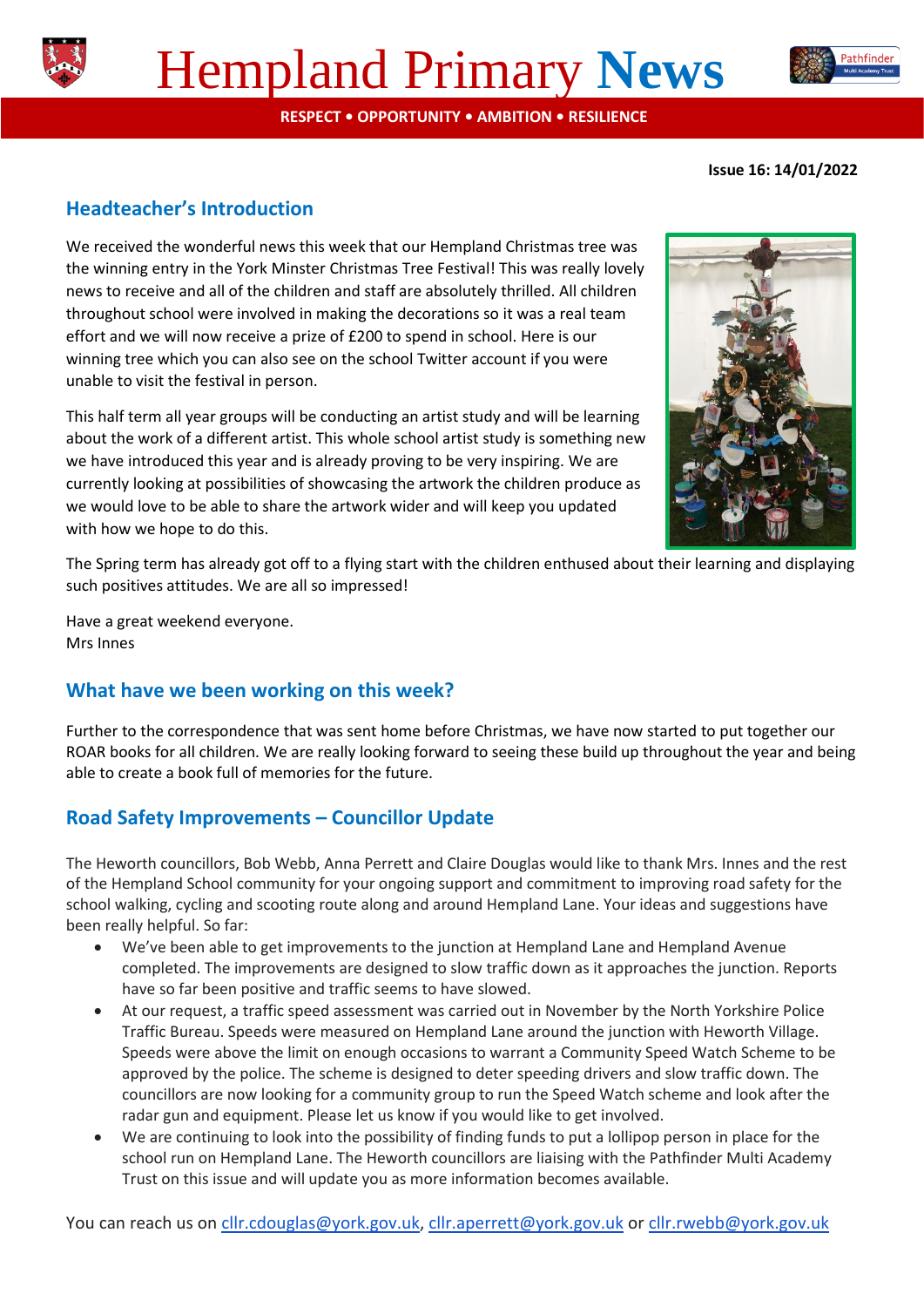



**RESPECT • OPPORTUNITY • AMBITION • RESILIENCE**

# **Vacancy – School Cleaner**

We are looking to appoint a cleaner to start work as part of the in-house cleaning team. Our school is a large, and inspiring place to work and we are looking for an enthusiastic, flexible and committed person to work as part of a team to make sure our school is cleaned to the highest standards.

In return we are offering:

- Full training
- £9.50 per hour
- 24 days holiday a year (plus bank holidays)
- The opportunity to join the Local Government Pension Scheme if you wish.
- $\bullet$

If you would like further information then please contact Ann Kirkpatrick via the school office on 01904 806506 or email [office@hempland.pmat.academy](mailto:office@hempland.pmat.academy)

Pathfinder Multi Academy Trust is an equal opportunities employer, committed to safeguarding and promoting the welfare of children. Enhanced DBS check required.

### **E-safety tip of the week**

Replika is a new piece of software that learns to imitate its user, aiming to produce more rewarding interaction. The more a person talks to their Replika, the more it sounds – and thinks – like them. Straight away, there's an obvious potential issue. An advanced chatbot, constantly reflecting someone's own thoughts back at them, could create a personal echo chamber where even extreme or distasteful opinions become normalised. As the free **National Online Safety** guide this week discovers, that's not the only possible threat posed by the AI companion app Replika. Read the guide and visit the website to catch up on the most recent online safety developments.